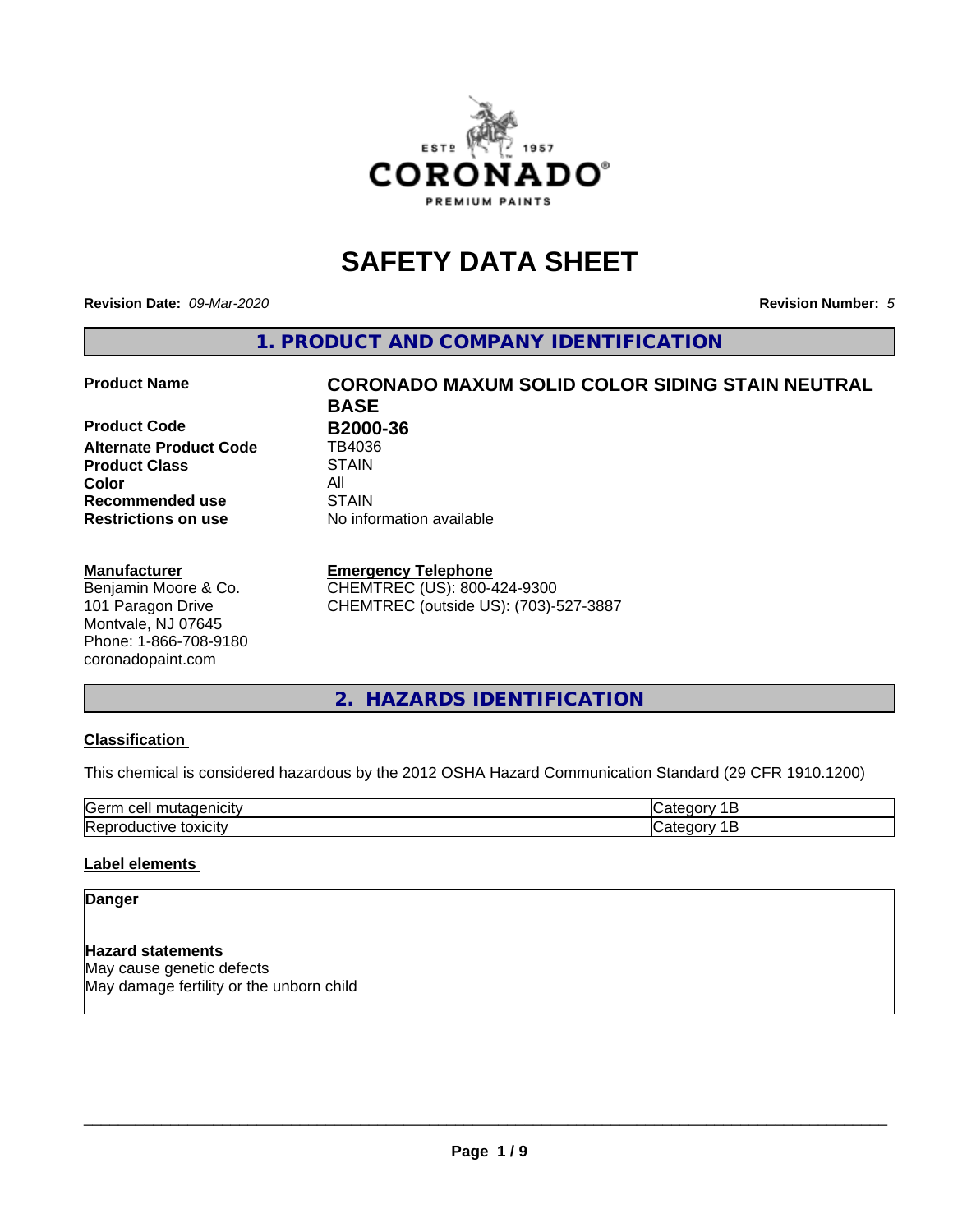

**Appearance** liquid **Odor in the original of the original of the original of the original of the original of the original of the original of the original of the original of the original of the original of the original of t** 

#### **Precautionary Statements - Prevention**

Obtain special instructions before use Do not handle until all safety precautions have been read and understood Use personal protective equipment as required

#### **Precautionary Statements - Response**

IF exposed or concerned: Get medical advice/attention

#### **Precautionary Statements - Storage**

Store locked up

#### **Precautionary Statements - Disposal**

Dispose of contents/container to an approved waste disposal plant

#### **Hazards not otherwise classified (HNOC)**

Not applicable

#### **Other information**

No information available

#### **3. COMPOSITION INFORMATION ON COMPONENTS**

| <b>Chemical name</b>                                                         | <b>CAS No.</b> | Weight-%    |
|------------------------------------------------------------------------------|----------------|-------------|
| Nepheline syenite                                                            | 37244-96-5     | $15 - 20$   |
| Diatomaceous earth                                                           | 61790-53-2     | - 5         |
| Propylene glycol                                                             | 57-55-6        | - 5         |
| Propanoic acid, 2-methyl-, monoester with<br>2,2,4-trimethyl-1,3-pentanediol | 25265-77-4     | l - 5       |
| Sodium C14-C16 olefin sulfonate                                              | 68439-57-6     | $0.1 - 0.5$ |
| Carbamic acid, 1H-benzimidazol-2-yl-, methyl                                 | 10605-21-7     | $0.1 - 0.5$ |
| ester                                                                        |                |             |

## **4. FIRST AID MEASURES**

| If symptoms persist, call a physician. Show this safety data sheet to the doctor in<br>attendance. |
|----------------------------------------------------------------------------------------------------|
| Rinse thoroughly with plenty of water for at least 15 minutes and consult a<br>physician.          |
| Wash off immediately with soap and plenty of water while removing all                              |
|                                                                                                    |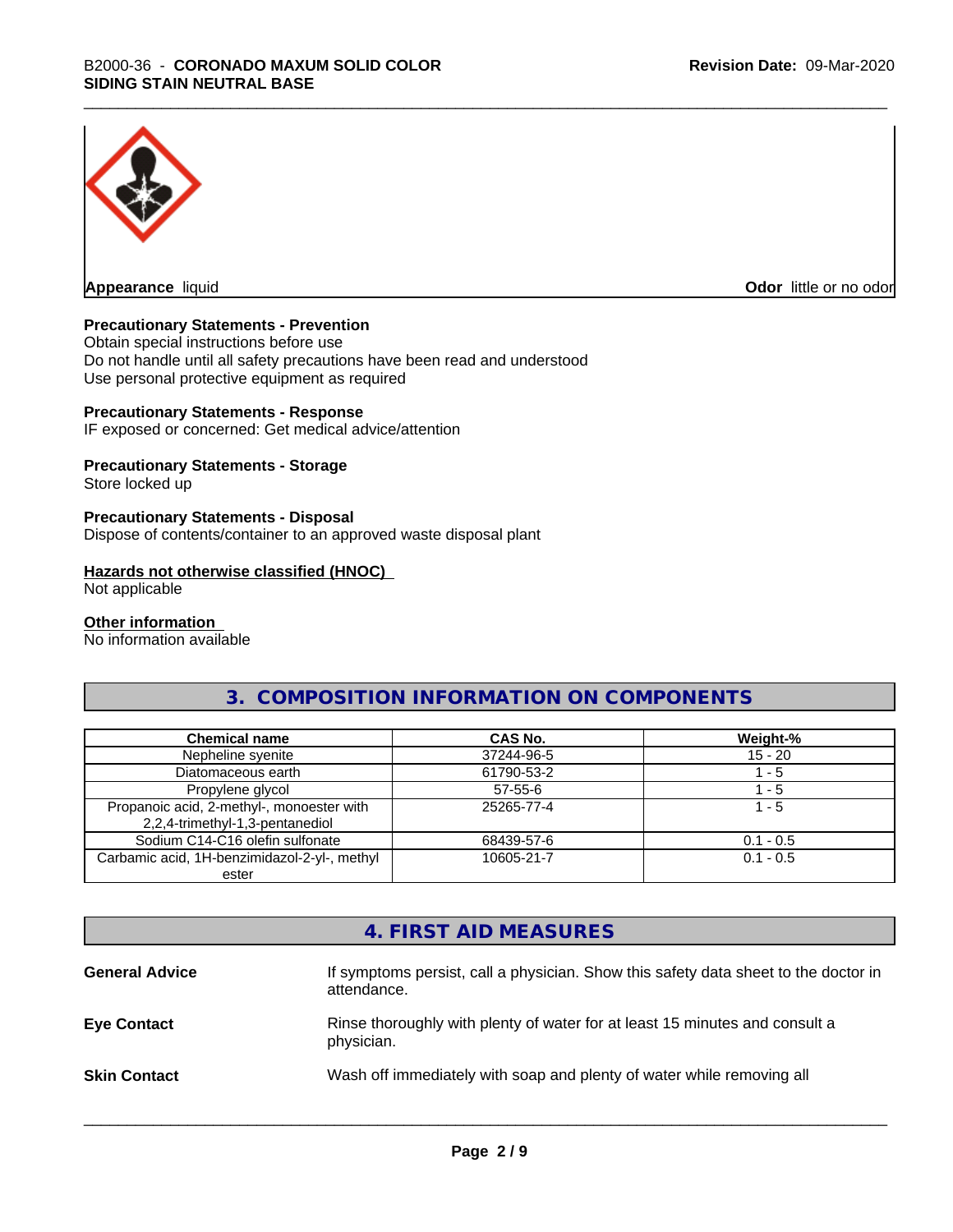|                                                                         |                                                               | contaminated clothes and shoes.                                                                                                              |                                                                      |                                                                                                            |  |
|-------------------------------------------------------------------------|---------------------------------------------------------------|----------------------------------------------------------------------------------------------------------------------------------------------|----------------------------------------------------------------------|------------------------------------------------------------------------------------------------------------|--|
| Inhalation                                                              |                                                               | Move to fresh air. If symptoms persist, call a physician.                                                                                    |                                                                      |                                                                                                            |  |
| Ingestion                                                               |                                                               | Clean mouth with water and afterwards drink plenty of water. Consult a physician<br>if necessary.                                            |                                                                      |                                                                                                            |  |
| <b>Most Important</b>                                                   | <b>Symptoms/Effects</b>                                       | None known.                                                                                                                                  |                                                                      |                                                                                                            |  |
|                                                                         | <b>Notes To Physician</b>                                     |                                                                                                                                              | Treat symptomatically.                                               |                                                                                                            |  |
|                                                                         |                                                               | 5. FIRE-FIGHTING MEASURES                                                                                                                    |                                                                      |                                                                                                            |  |
|                                                                         | <b>Suitable Extinguishing Media</b>                           |                                                                                                                                              |                                                                      | Use extinguishing measures that are appropriate to local<br>circumstances and the surrounding environment. |  |
| Protective equipment and precautions for firefighters                   |                                                               | As in any fire, wear self-contained breathing apparatus<br>pressure-demand, MSHA/NIOSH (approved or equivalent)<br>and full protective gear. |                                                                      |                                                                                                            |  |
|                                                                         | <b>Specific Hazards Arising From The Chemical</b>             |                                                                                                                                              | Closed containers may rupture if exposed to fire or<br>extreme heat. |                                                                                                            |  |
|                                                                         | <b>Sensitivity to mechanical impact</b>                       |                                                                                                                                              | No                                                                   |                                                                                                            |  |
|                                                                         | <b>Sensitivity to static discharge</b>                        |                                                                                                                                              | No                                                                   |                                                                                                            |  |
| <b>Flash Point Data</b><br><b>Method</b>                                | Flash point (°F)<br>Flash Point (°C)                          |                                                                                                                                              | Not applicable<br>Not applicable<br>Not applicable                   |                                                                                                            |  |
|                                                                         | <b>Flammability Limits In Air</b>                             |                                                                                                                                              |                                                                      |                                                                                                            |  |
|                                                                         | Lower flammability limit:<br><b>Upper flammability limit:</b> |                                                                                                                                              | Not applicable<br>Not applicable                                     |                                                                                                            |  |
| <b>NFPA</b>                                                             | Health: 2                                                     | Flammability: 0                                                                                                                              | Instability: 0                                                       | <b>Special: Not Applicable</b>                                                                             |  |
| <b>NFPA Legend</b><br>0 - Not Hazardous<br>1 - Slightly<br>2 - Moderate |                                                               |                                                                                                                                              |                                                                      |                                                                                                            |  |

- 
- 3 High
- 4 Severe

*The ratings assigned are only suggested ratings, the contractor/employer has ultimate responsibilities for NFPA ratings where this system is used.*

*Additional information regarding the NFPA rating system is available from the National Fire Protection Agency (NFPA) at www.nfpa.org.*

#### **6. ACCIDENTAL RELEASE MEASURES**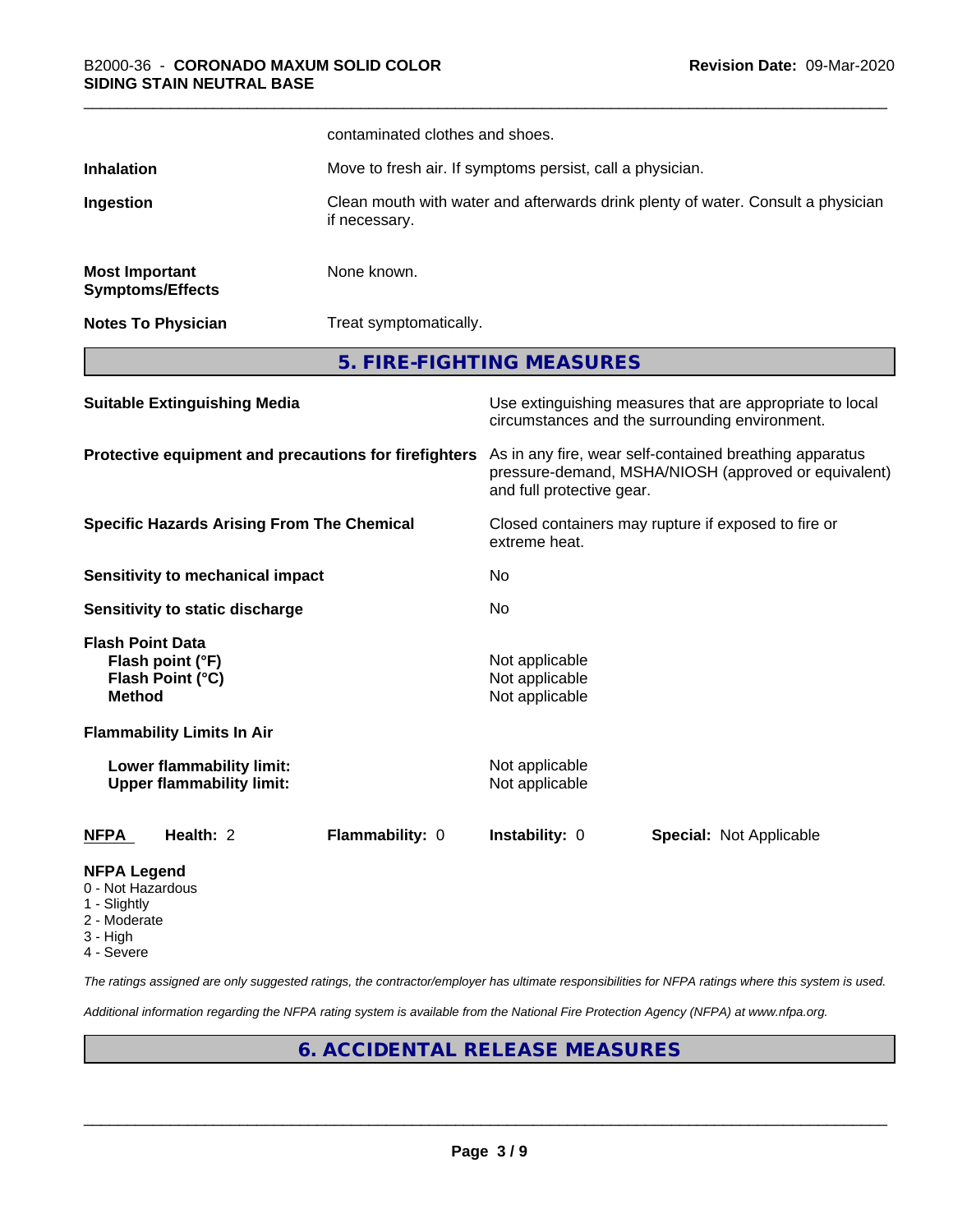| <b>Personal Precautions</b>      | Avoid contact with skin, eyes and clothing. Ensure adequate ventilation.                                                                                                         |
|----------------------------------|----------------------------------------------------------------------------------------------------------------------------------------------------------------------------------|
| <b>Other Information</b>         | Prevent further leakage or spillage if safe to do so.                                                                                                                            |
| <b>Environmental precautions</b> | See Section 12 for additional Ecological Information.                                                                                                                            |
| <b>Methods for Cleaning Up</b>   | Soak up with inert absorbent material. Sweep up and shovel into suitable<br>containers for disposal.                                                                             |
|                                  | 7. HANDLING AND STORAGE                                                                                                                                                          |
| <b>Handling</b>                  | Avoid contact with skin, eyes and clothing. Avoid breathing vapors, spray mists or<br>sanding dust. In case of insufficient ventilation, wear suitable respiratory<br>equipment. |
| <b>Storage</b>                   | Keep container tightly closed. Keep out of the reach of children.                                                                                                                |
| <b>Incompatible Materials</b>    | No information available                                                                                                                                                         |

## **8. EXPOSURE CONTROLS/PERSONAL PROTECTION**

#### **Exposure Limits**

| <b>Chemical name</b> | <b>ACGIH TLV</b> | <b>OSHA PEL</b><br>--                        |
|----------------------|------------------|----------------------------------------------|
| maceous earth        | N/E              |                                              |
|                      |                  | ററ<br>$T$ $M$<br>0 mppcf<br><b>VVH</b><br>∠∪ |

#### **Legend**

ACGIH - American Conference of Governmental Industrial Hygienists Exposure Limits OSHA - Occupational Safety & Health Administration Exposure Limits N/E - Not Established

**Engineering Measures** Ensure adequate ventilation, especially in confined areas.

#### **Personal Protective Equipment**

| <b>Eye/Face Protection</b>    | Safety glasses with side-shields.                                                                                                                                                                                                                                                                                                                                   |
|-------------------------------|---------------------------------------------------------------------------------------------------------------------------------------------------------------------------------------------------------------------------------------------------------------------------------------------------------------------------------------------------------------------|
| <b>Skin Protection</b>        | Protective gloves and impervious clothing.                                                                                                                                                                                                                                                                                                                          |
| <b>Respiratory Protection</b> | Use only with adequate ventilation. In operations where exposure limits are<br>exceeded, use a NIOSH approved respirator that has been selected by a<br>technically qualified person for the specific work conditions. When spraying the<br>product or applying in confined areas, wear a NIOSH approved respirator<br>specified for paint spray or organic vapors. |
| <b>Hygiene Measures</b>       | Avoid contact with skin, eyes and clothing. Remove and wash contaminated                                                                                                                                                                                                                                                                                            |

#### clothing before re-use. Wash thoroughly after handling.

#### **9. PHYSICAL AND CHEMICAL PROPERTIES**

**Appearance** liquid<br> **Appearance** liquid<br> **Odor** little c **Density (lbs/gal) Specific Gravity** 1.19 - 1.21

little or no odor **Odor Threshold**<br> **Density (Ibs/gal)**<br> **Density (Ibs/gal)**<br> **Compared Acts/Server Acts/Server Acts/Server Acts/Server Acts/Server Acts/Server Acts/Server Acts/Server Acts/Server Acts/Server Acts/Server Acts/Server Acts/Ser**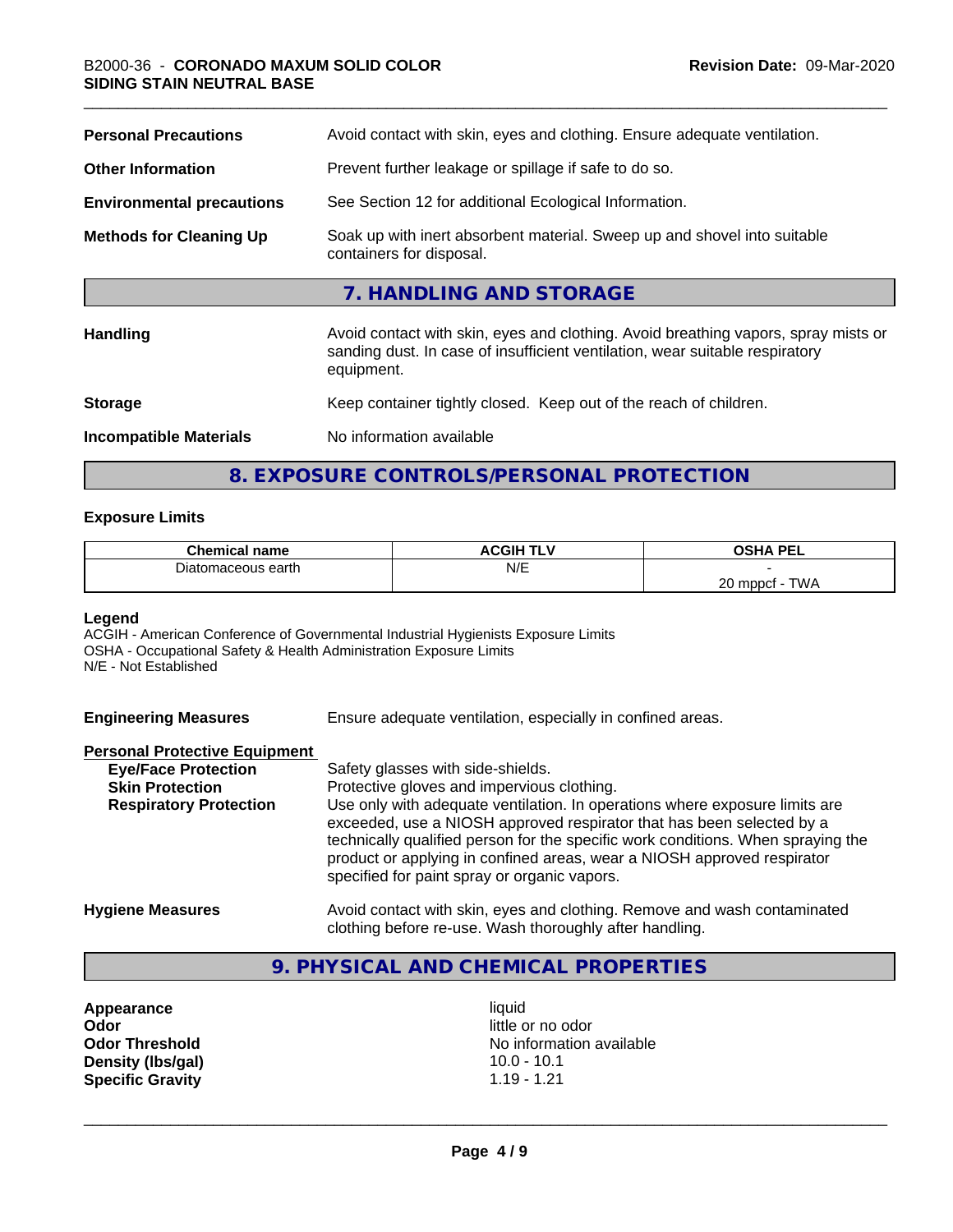**Viscosity (cps)** <br> **Viscosity (cps)** No information available<br>
No information available<br>
No information available **Water solubility**<br> **Evaporation Rate**<br> **Evaporation Rate**<br> **Evaporation Rate Vapor pressure** No information available **Vapor density No information available No information available Wt. % Solids** 40 - 50<br> **Vol. % Solids** 30 - 40 **Vol. % Solids Wt.** % Volatiles 50 - 60 **Vol. % Volatiles** 60 - 70 **VOC Regulatory Limit (g/L)** <250 **Boiling Point (°F)** 212 **Boiling Point (°C) Freezing point (°F)** 32 **Freezing Point (°C)** 0 **Flash point (°F)** Not applicable **Flash Point (°C)** Not applicable **Method**<br> **Flammability (solid, gas)**<br> **Example 2018** Not applicable **Flammability** (solid, gas) **Upper flammability limit:** Not applicable **Lower flammability limit:** Not applicable **Autoignition Temperature (°F)** No information available **Autoignition Temperature (°C)** No information available **Decomposition Temperature (°F)** No information available **Decomposition Temperature (°C)** No information available<br> **Partition coefficient Partition available** 

**pH**<br>
Viscosity (cps) The Contract Contract Contract Contract Contract Contract Contract Contract Contract Contract Co<br>
No information available **Solubility(ies)** No information available **Evaporation Rate** No information available **No information available** 

#### **10. STABILITY AND REACTIVITY**

| <b>Reactivity</b>                         | Not Applicable                           |
|-------------------------------------------|------------------------------------------|
| <b>Chemical Stability</b>                 | Stable under normal conditions.          |
| <b>Conditions to avoid</b>                | Prevent from freezing.                   |
| <b>Incompatible Materials</b>             | No materials to be especially mentioned. |
| <b>Hazardous Decomposition Products</b>   | None under normal use.                   |
| <b>Possibility of hazardous reactions</b> | None under normal conditions of use.     |

#### **11. TOXICOLOGICAL INFORMATION**

#### **Product Information**

**Information on likely routes of exposure**

**Principal Routes of Exposure** Eye contact, skin contact and inhalation.

**Acute Toxicity**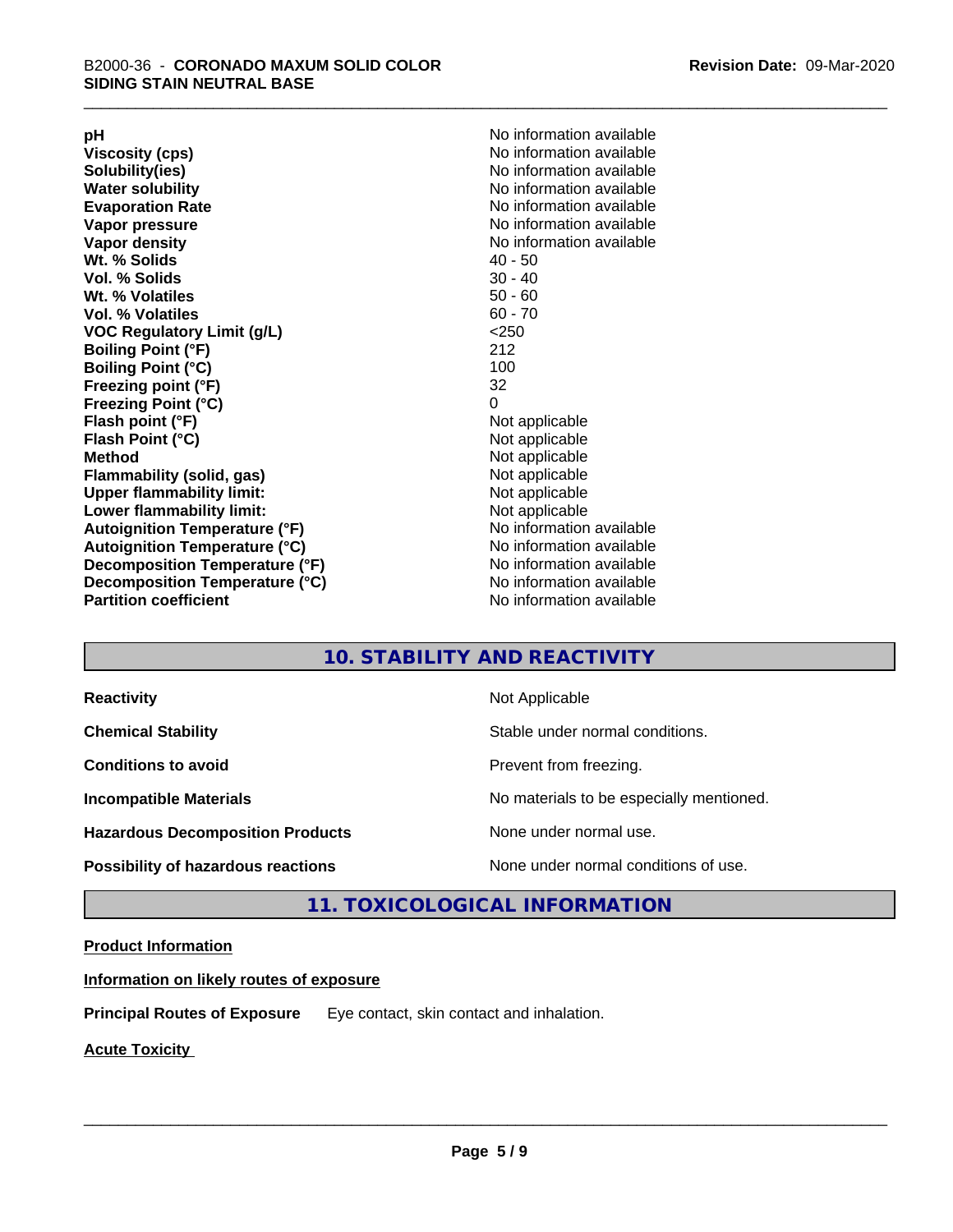**Product Information** No information available

#### **Symptoms related to the physical,chemical and toxicological characteristics**

**Symptoms** No information available

#### **Delayed and immediate effects as well as chronic effects from short and long-term exposure**

| Eye contact                     | May cause slight irritation.                                                      |
|---------------------------------|-----------------------------------------------------------------------------------|
| <b>Skin contact</b>             | Substance may cause slight skin irritation. Prolonged or repeated contact may dry |
|                                 | skin and cause irritation.                                                        |
| <b>Inhalation</b>               | May cause irritation of respiratory tract.                                        |
| Ingestion                       | Ingestion may cause gastrointestinal irritation, nausea, vomiting and diarrhea.   |
| <b>Sensitization</b>            | No information available                                                          |
| <b>Neurological Effects</b>     | No information available.                                                         |
| <b>Mutagenic Effects</b>        | Suspected of causing genetic defects.                                             |
| <b>Reproductive Effects</b>     | May damage fertility or the unborn child.                                         |
| <b>Developmental Effects</b>    | No information available.                                                         |
| Target organ effects            | No information available.                                                         |
| <b>STOT - single exposure</b>   | No information available.                                                         |
| <b>STOT - repeated exposure</b> | No information available.                                                         |
| Other adverse effects           | No information available.                                                         |
| <b>Aspiration Hazard</b>        | No information available                                                          |

#### **Numerical measures of toxicity**

**The following values are calculated based on chapter 3.1 of the GHS document**

| ATEmix (oral)          | 204524 mg/kg |  |
|------------------------|--------------|--|
| <b>ATEmix (dermal)</b> | 529065 mg/kg |  |

#### **Component Information**

| Chemical name                                                                                 | Oral LD50                                    | Dermal LD50                                                        | Inhalation LC50 |
|-----------------------------------------------------------------------------------------------|----------------------------------------------|--------------------------------------------------------------------|-----------------|
| Propylene glycol<br>$57 - 55 - 6$                                                             | $= 20$ g/kg (Rat)                            | $= 20800$ mg/kg (Rabbit)                                           |                 |
| Propanoic acid, 2-methyl-,<br>monoester with<br>2,2,4-trimethyl-1,3-pentanediol<br>25265-77-4 | $=$ 3200 mg/kg (Rat)                         | $> 15200$ mg/kg (Rat)                                              |                 |
| Sodium C14-C16 olefin sulfonate<br>68439-57-6                                                 | $= 2220$ mg/kg (Rat)                         | $> 740$ mg/kg (Rabbit)                                             |                 |
| Carbamic acid,<br>1H-benzimidazol-2-yl-, methyl ester<br>10605-21-7                           | $>$ 5050 mg/kg (Rat)<br>$= 6400$ mg/kg (Rat) | $> 10000$ mg/kg (Rabbit) = 2 g/kg (<br>$Rat$ = 8500 mg/kg (Rabbit) |                 |

#### **Chronic Toxicity**

#### **Carcinogenicity**

*There are no known carcinogenic chemicals in this product above reportable levels.*

#### **12. ECOLOGICAL INFORMATION**

#### **Ecotoxicity Effects**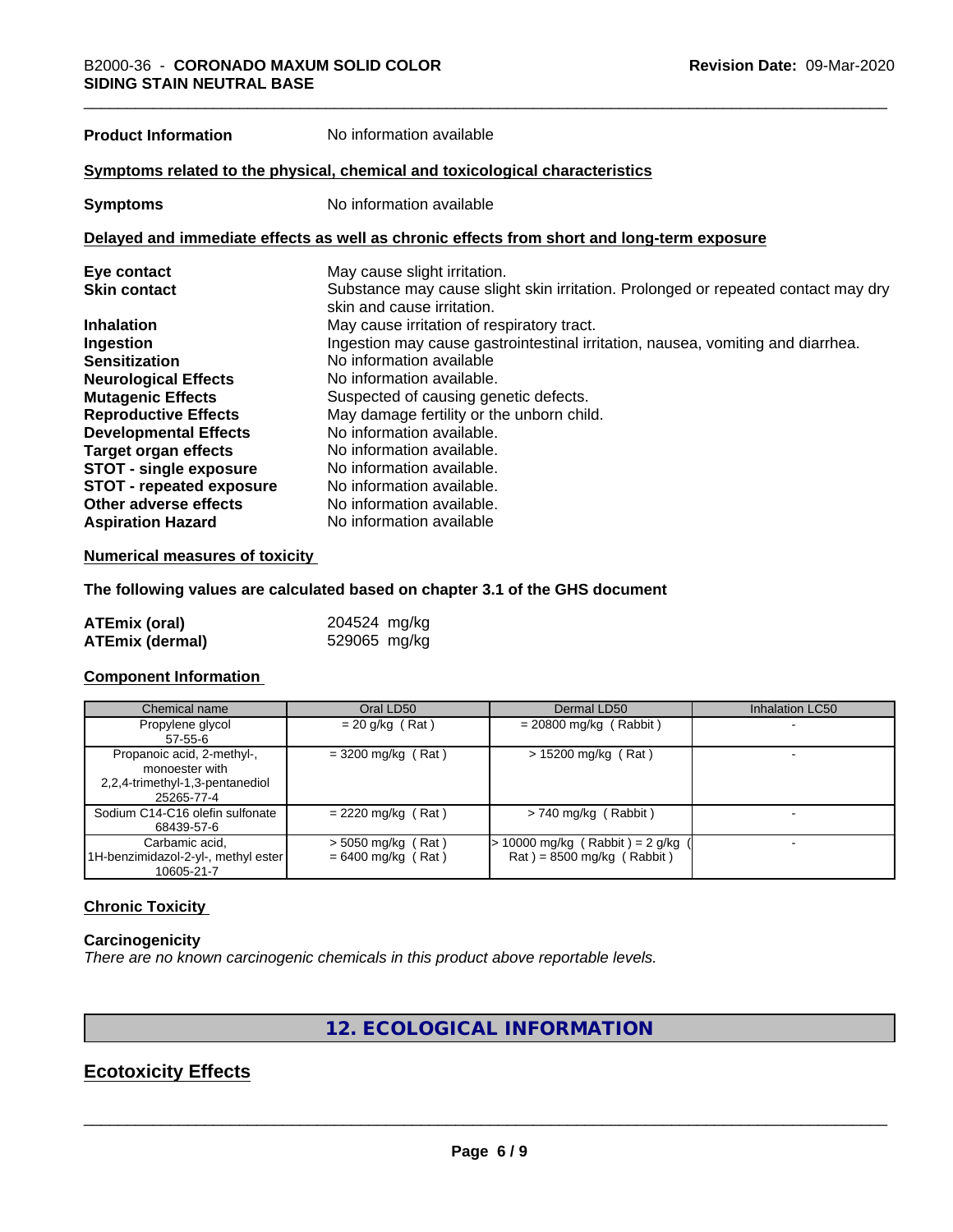The environmental impact of this product has not been fully investigated.

#### **Product Information**

#### **Acute Toxicity to Fish**

No information available

#### **Acute Toxicity to Aquatic Invertebrates**

No information available

#### **Acute Toxicity to Aquatic Plants**

No information available

#### **Persistence / Degradability**

No information available.

#### **Bioaccumulation**

There is no data for this product.

#### **Mobility in Environmental Media**

No information available.

#### **Ozone** No information available

#### **Component Information**

#### **Acute Toxicity to Fish**

Propylene glycol LC50: 710 mg/L (Fathead Minnow - 96 hr.) Carbamic acid, 1H-benzimidazol-2-yl-, methyl ester LC50: 1.5 mg/L (Rainbow Trout - 96 hr.)

#### **Acute Toxicity to Aquatic Invertebrates**

Propylene glycol EC50: > 10000 mg/L (Daphnia magna - 24 hr.) Carbamic acid, 1H-benzimidazol-2-yl-, methyl ester LC50: 0.22 mg/L (water flea - 48 hr.)

#### **Acute Toxicity to Aquatic Plants**

No information available

|                              | 13. DISPOSAL CONSIDERATIONS                                                                                                                                                                                               |
|------------------------------|---------------------------------------------------------------------------------------------------------------------------------------------------------------------------------------------------------------------------|
| <b>Waste Disposal Method</b> | Dispose of in accordance with federal, state, and local regulations. Local<br>requirements may vary, consult your sanitation department or state-designated<br>environmental protection agency for more disposal options. |
|                              |                                                                                                                                                                                                                           |

#### **14. TRANSPORT INFORMATION**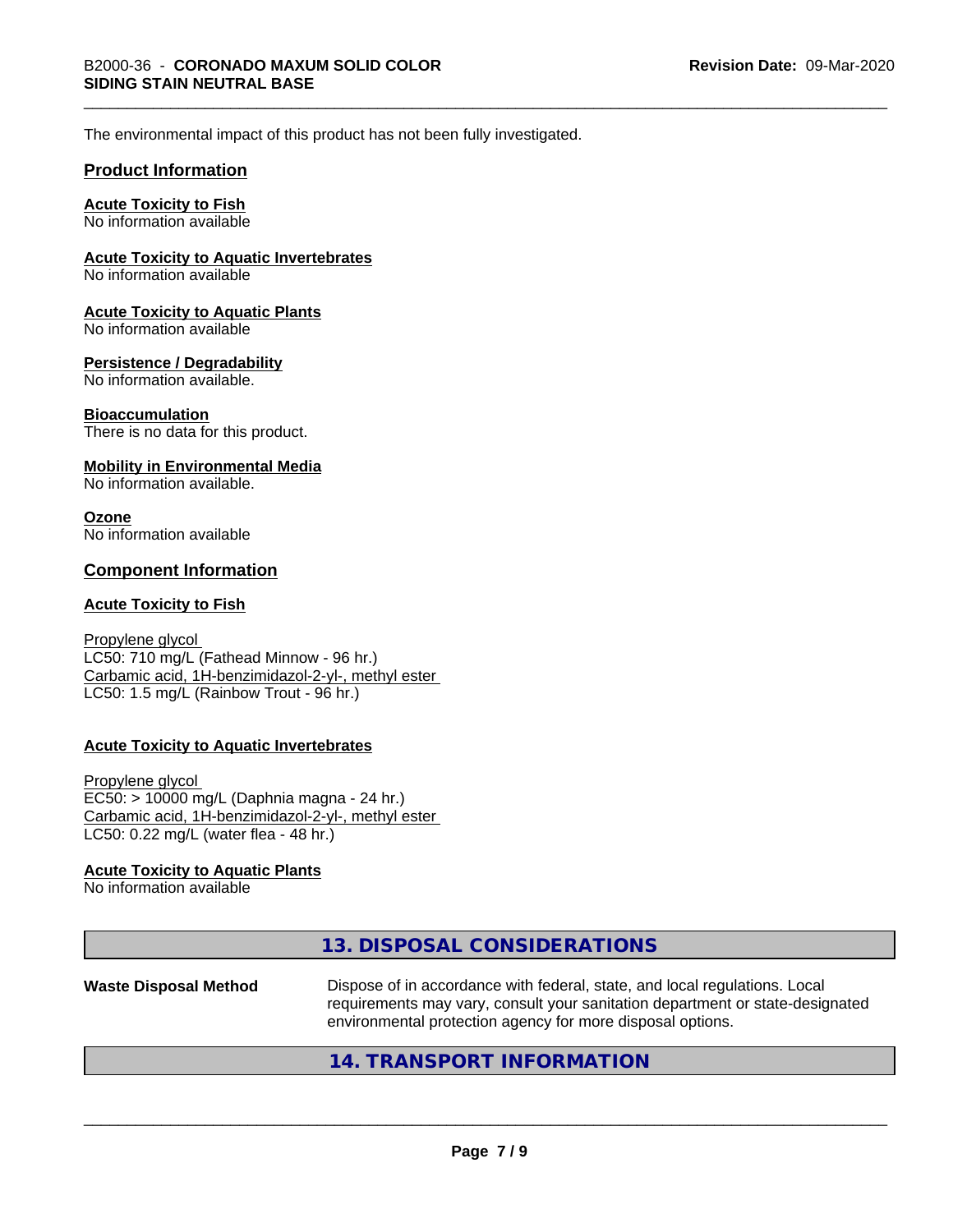| <b>DOT</b>         | Not regulated                     |
|--------------------|-----------------------------------|
| <b>ICAO / IATA</b> | Not regulated                     |
| <b>IMDG/IMO</b>    | Not regulated                     |
|                    | <b>15. REGULATORY INFORMATION</b> |

#### **International Inventories**

| <b>TSCA: United States</b> | Yes - All components are listed or exempt. |
|----------------------------|--------------------------------------------|
| <b>DSL: Canada</b>         | Yes - All components are listed or exempt. |

## **Federal Regulations**

| SARA 311/312 hazardous categorization |     |  |
|---------------------------------------|-----|--|
| Acute health hazard                   | Nο  |  |
| <b>Chronic Health Hazard</b>          | Yes |  |
| Fire hazard                           | No  |  |
| Sudden release of pressure hazard     | No  |  |
| Reactive Hazard                       | No  |  |

#### **SARA 313**

Section 313 of Title III of the Superfund Amendments and Reauthorization Act of 1986 (SARA). This product contains a chemical or chemicals which are subject to the reporting requirements of the Act and Title 40 of the Code of Federal Regulations, Part 372:

*None*

**Clean Air Act,Section 112 Hazardous Air Pollutants (HAPs) (see 40 CFR 61)**

This product contains the following HAPs:

*None*

#### **US State Regulations**

#### **California Proposition 65**

**A** WARNING: Cancer and Reproductive Harm– www.P65warnings.ca.gov

#### **State Right-to-Know**

| <b>Chemical name</b>                  | <b>Massachusetts</b> | <b>New Jersey</b> | Pennsylvania |
|---------------------------------------|----------------------|-------------------|--------------|
| Diatomaceous earth                    |                      |                   |              |
| Carbamic acid, 1H-benzimidazol-2-yl-, |                      |                   |              |
| methyl ester                          |                      |                   |              |